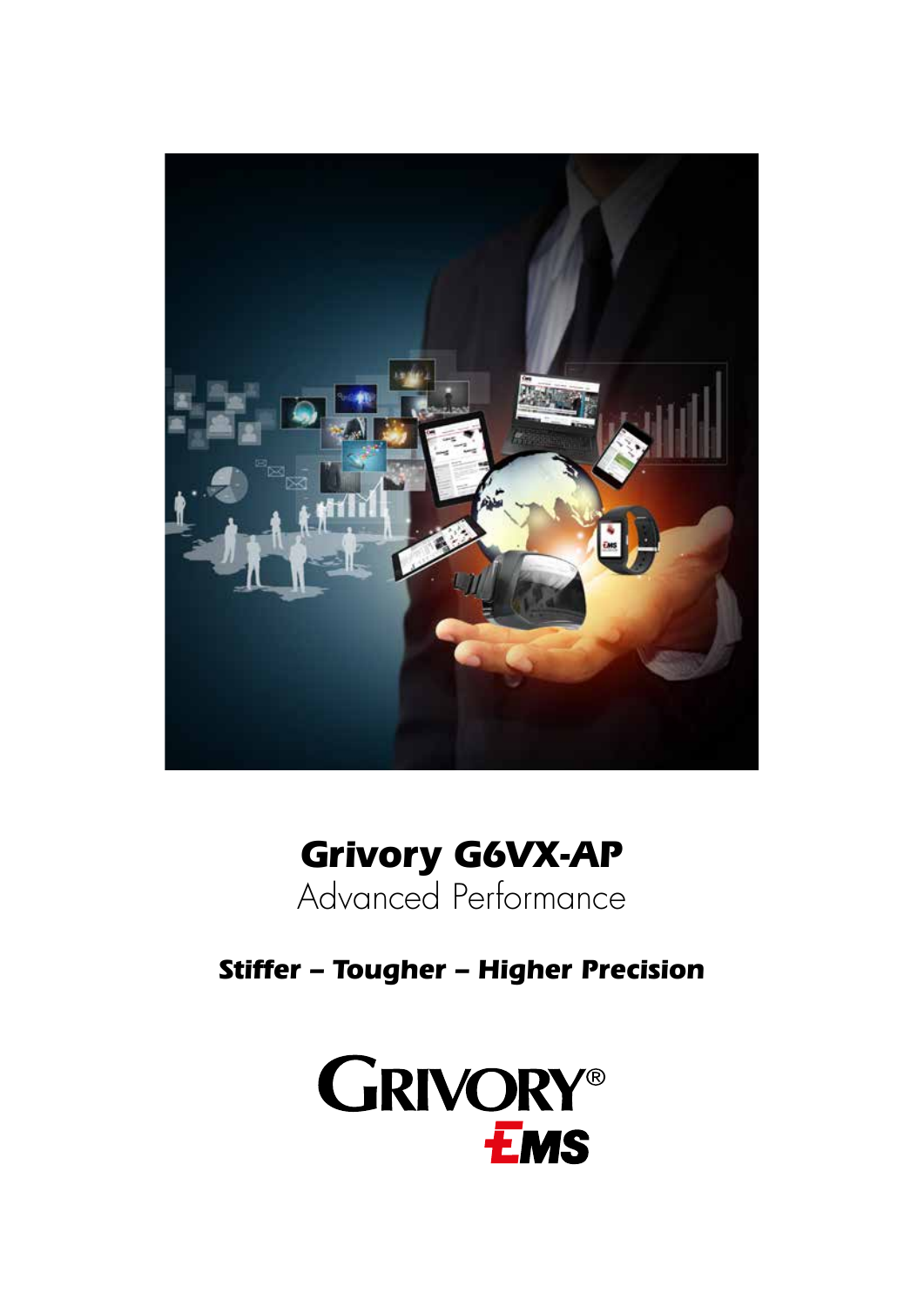# **Focus on stiffness & precision**



#### **Grivory G6VX-AP (Advanced Performance) – the new generation of high-performance polyamides for high precision components – is characterised by extraordinary stiffness and impact strength with simultaneous high dimensional stability.**

Smartphones and tablets, as well as more recently a varied range of wearables such as digital watches, fitness monitors, virtual-reality-glasses, etc., are continuing to show progressive development. Practically every well-known manufacturer now has at least one oversized model in the assortment. This involves displays which have a diagonal size of five or six inches or even more. In addition to the trend towards larger displays, Smartphones and tablets should also be thinner, which enormously increases the requirements on the mechanical properties. The most significant requirements of new high-performance polymers are:

- high dimensional stability
- high stiffness, even with low wall thicknesses
- high impact strength
- high flow capability with simultaneous low flash formation
- low warpage
- excellent surface quality
- simple processability

Grivory G6VX-AP products satisfy all these demands.



### **The specialist with a new product group for high precision and light-weight construction**

EMS-GRIVORY is specialised in the manufacture of highperformance polyamides for use in mobile and wearable applications. The partially aromatic polyamide Grivory GV grades show practically unchanged stiffness and strength values even in a conditioned state. Reinforced Grivory GV high-performance polyamide grades exhibit very little warpage and are easy to process.

With the new Grivory G6VX-AP products, EMS-GRIVORY takes a further step forward and creates new solution approaches for highly stressed structural components. The Grivory G6VX-AP grades are based on a new partially aromatic polyamide. While conventional construction materials satisfy only a few of the above-mentioned demands, the new Grivory G6VX-AP products fulfil all requirements.

#### **Higher performance with increased precision**

This new generation of material is a well thought-out combination of fibres and polymers. These new products show improved dimensional stability, reduced flash formation and excellent surface quality with simultaneous high

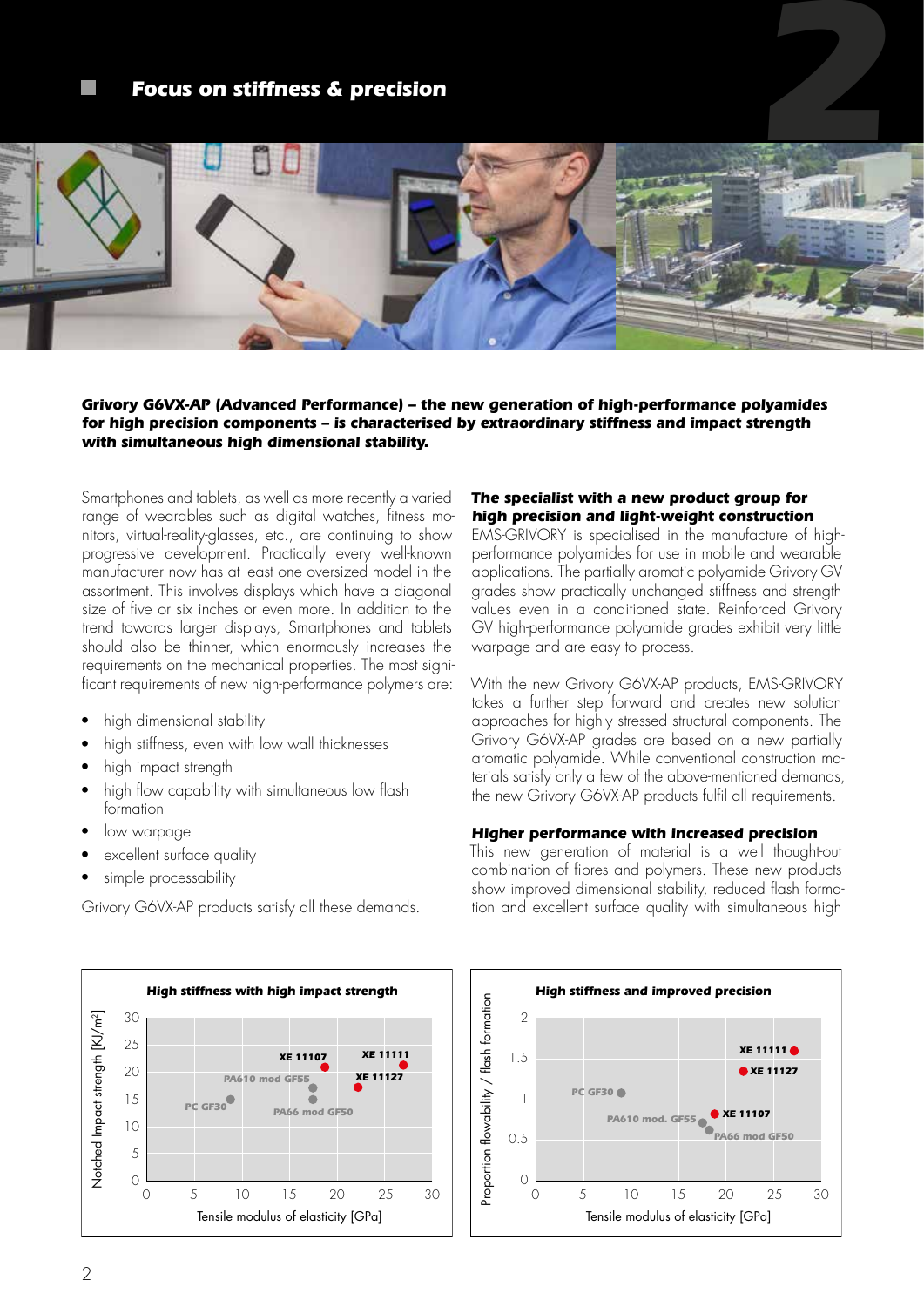

mechanical properties. Due to the reduced flash formation of the Grivory G6VX-AP products, no post-treatment is necessary thus allowing cost savings to be achieved. Despite their high mechanical stiffness, the Grivory G6VX-AP grades are very easy flowing and make it possible to use long flow paths with little pressure needed. These products allow efficient manufacturing of complex parts such as, for example, very thin structural frames for Smartphones or tablets.

#### **Superior mechanical properties**

The special product properties of Grivory G6VX-AP are the result of close cooperation work between EMS-GRIVORY and its customers. Three contrasting properties, high stiffness, high impact strength and excellent flowability, were optimised in one material. This combination makes the new product group unique. Thanks to the high stiffness values, thin-walled components with high impact and weld line strength can be manufactured. Due to the higher E-modulus and good flowability, components with even thinner-walled dimensions can be designed in future, allowing customers to save both weight and costs.

#### **Tailor-made materials**

Grivory G6VX-AP products are elaborately detailed highperformance materials. Based on different requirement catalogues, three products have so far been successfully launched onto the market. Thanks to the unique properties

of the Grivory G6VX-AP grades, these can also be used as "problem solvers" for successful end products.

#### **Target applications**

Grivory G6VX-AP has been developed especially for the manufacture of highly-stressed and complex structural components which also need good surface quality.

The structural frame is the spine of a Smartphone and fulfils the tasks of securing components, making the device stiffer and protecting the display glass from breakage by preventing it from being bent. Due to the continuing reduction in wall thicknesses for Smartphones, the structural frames are also increasingly thinner, only 0.5 mm in some places. Depending on the design, the structural frames are often partially visible making extremely good surface quality necessary. Grivory G6VX-AP makes it possible to manufacture this kind of thin-walled component with simultaneous high mechanical property values.

Besides smartphones and wearables Grivory G6VX -AP products are well suited for parts in any light weight sport devices as well as consumer or professional drones. Target industrial applications are mechatronic components for fluid and motion control such as pneumatic valves, regulators, controllers, drives, sensors and actuators.

| <b>Mechanical properties drivery dovator</b> |                    |                |                     |              |                     |                     |                     |
|----------------------------------------------|--------------------|----------------|---------------------|--------------|---------------------|---------------------|---------------------|
|                                              |                    | Standard       | Unit                | <b>State</b> | Grivory<br>XE 11107 | Grivory<br>XE 11127 | Grivory<br>XE 11111 |
| Glass-fibre content                          |                    |                | %                   | dry .        | 55                  | 60                  | 70                  |
| Tensile E-modulus                            | mm/min             | <b>ISO 527</b> | MPa                 | dry          | 18'500              | 22'000              | 27'000              |
| Strength at break                            | $5 \text{ mm/min}$ | <b>ISO 527</b> | MPa                 | dry          | 245                 | 250                 | 290                 |
| Elongation at break                          | $5 \text{ mm/min}$ | <b>ISO 527</b> | %                   | dry          | 2.7                 | 2.3                 | 1.5                 |
| Impact strength                              | Charpy, 23°C       | ISO 179/1eU    | $k$ /m <sup>2</sup> | dry          | >100                | 100                 | 70                  |
| Notched impact strength                      | Charpy, 23°C       | ISO 179/1eA    | $k$ /m <sup>2</sup> | dry          | 21                  | 17                  | 21                  |
| Water absorption                             | 23°C, 24hr         | ISO 62         | %                   |              | 0.06                | 0.05                | 0.04                |
| Flowability                                  |                    |                |                     |              | $+$                 | $+++$               | $++$                |

#### **Mechanical properties Grivory G6VX-AP**